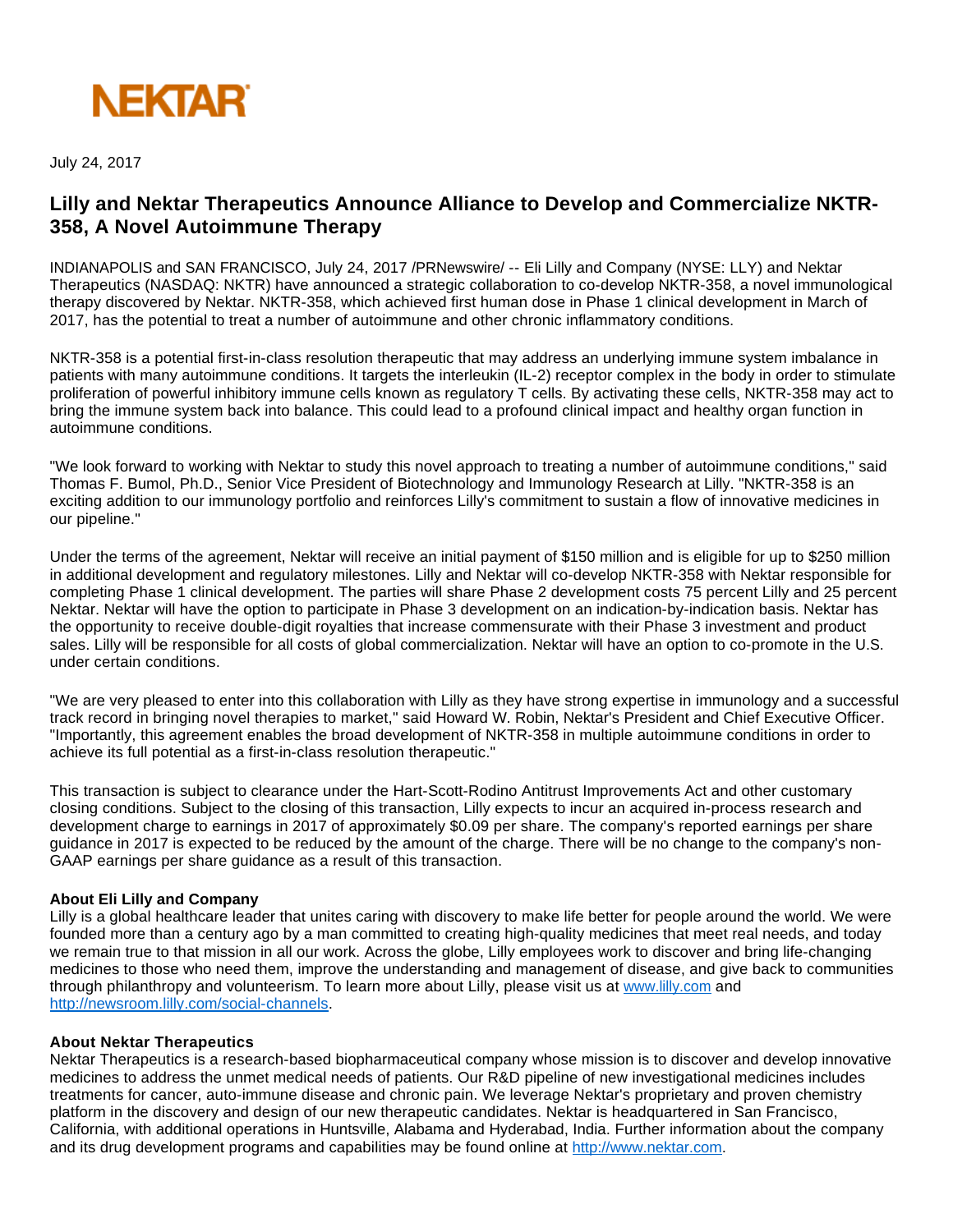### C-LLY

#### **Lilly Forward-Looking Statement**

This press release contains forward-looking statements (as that term is defined in the Private Securities Litigation Reform Act of 1995) about the benefits of a strategic alliance between Lilly and Nektar Therapeutics, and the potential benefits of NKTR-358, and reflects Lilly's current beliefs. However, as with any such undertaking, there are substantial risks and uncertainties in the process of drug development and commercialization. Among other things, there can be no guarantee that Lilly will realize the expected benefits of the collaboration, or that NKTR-358 will yield commercially successful products. For a further discussion of these and other risks and uncertainties that could cause actual results to differ from Lilly's expectations, please see Lilly's most recent Forms 10-K and 10-Q filed with the U.S. Securities and Exchange Commission. Lilly undertakes no duty to update forward-looking statements.

#### **Nektar Cautionary Note Regarding Forward-Looking Statements**

This press release contains forward-looking statements which can be identified by words such as: "potential," "plan," "expect," "should," "will" and similar references to future periods. Examples of forward-looking statements include, among others, statements we make regarding: (i) the therapeutic and commercial potential of NKTR-358; (ii) development plans related to NKTR-358; and (iii) the potential of our technology and drug candidates in our research and development pipeline. Forward-looking statements are neither historical facts nor assurances of future performance. Instead, they are based only on our current beliefs, expectations and assumptions regarding the future of our business, future plans and strategies, anticipated events and trends, the economy and other future conditions. Our actual results may differ materially from those indicated in the forward-looking statements. Therefore, you should not rely on any of these forward-looking statements. Important factors that could cause our actual results to differ materially from those indicated in the forwardlooking statements include, among others: (i) NKTR-358 is in early-stage clinical development and the risk of failure remains high and failure can unexpectedly occur; (ii) the timing of the commencement or end of clinical trials and the availability of clinical data may be delayed or unsuccessful due to many factors; (iii) patents may not issue from our patent applications for NKTR-358, patents that have issued may not be enforceable, or additional intellectual property licenses from third parties may be required; and (iv) certain other important risks and uncertainties set forth in our Quarterly Report on Form 10-Q with the Securities and Exchange Commission on May 10, 2017. Any forward-looking statement made by us in this press release is based only on information currently available to us and speaks only as of the date on which it is made. We undertake no obligation to update any forward-looking statement, whether written or oral, that may be made from time to time, whether as a result of new information, future developments or otherwise.

**Refer to:** Lauren Zierke; lauren zierke@lilly.com; 317-277-6524 (Lilly Media) Phil Johnson; johnson\_philip\_I@lilly.com; 317-655-6874 (Lilly Investors) Dan Budwick; [dan@1abmedia.com;](mailto:dan@1abmedia.com) 973-271-6085 (Nektar Media) Jennifer Ruddock; [jruddock@nektar.com;](mailto:jruddock@nektar.com) 415-482-5585 (Nektar Investors)